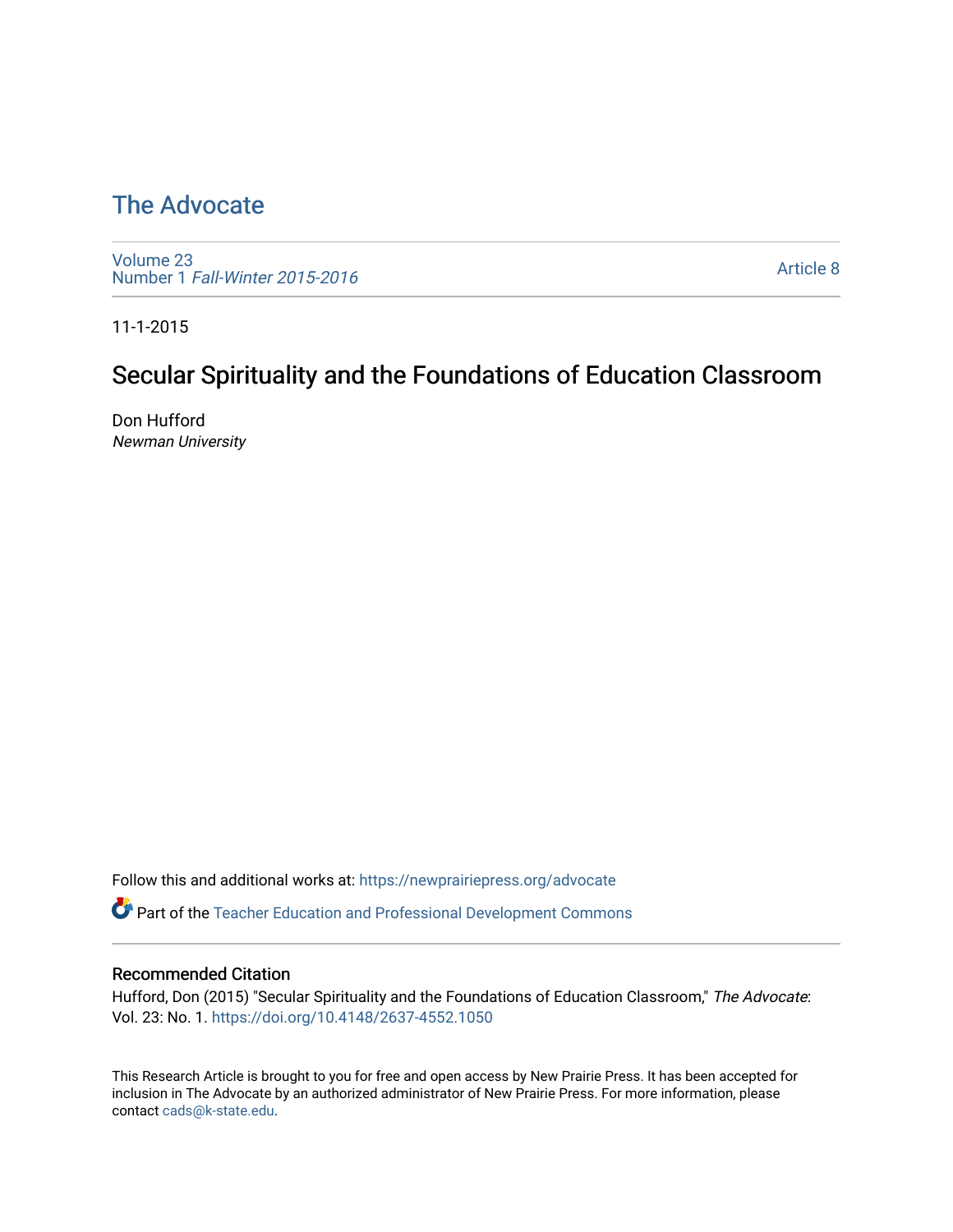#### Secular Spirituality and the Foundations of Education Classroom

#### Abstract

Every institution of higher education serves in some measure as a community of imagination in which every professor is potentially a spiritual guide and every syllabus a confession of faith (Parks, p. 159).

In a somewhat radically-inspired foundations of education classroom, I seek to stimulate thinking, and questioning a little philosophical wondering and wandering - when I toss-out the statement that "teaching is a spiritual journey  $-$  as is life itself."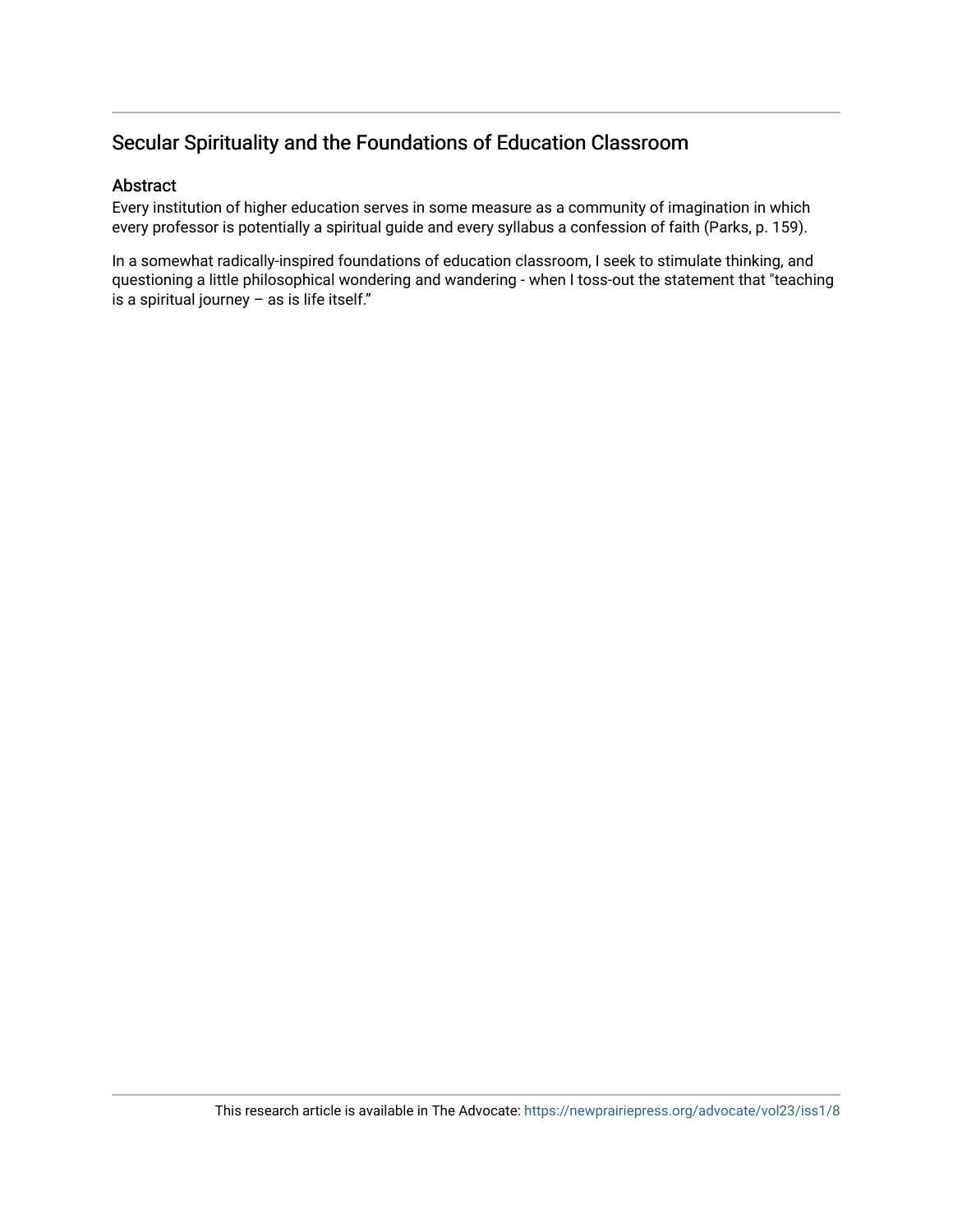### **Secular Spirituality and the Foundations of Education Classroom**

### **Don Hufford Newman University (Wichita)**

#### **Introduction**

**Every institution of higher education serves in some measure as a community of imagination in which every professor is potentially a spiritual guide and every syllabus a confession of faith (Parks, p. 159).** 

In a somewhat radically-inspired foundations of education classroom, I seek to stimulate thinking, and questioning - a little philosophical wondering and **wandering - when I toss-out the statement that "teaching is a spiritual journey – as is life itself." And herein lies a somewhat complicated question: What do I mean? As I reflect on the personal meaning that I inject into this phrase I am reminded that I always encourage students to look behind expressed words for the meaning they represent. For the purpose of this discussion, I recognize that: Words, in and by themselves, have no reality, except in terms of the context in which they are used, in terms of the intentions and the character of the one who**  uses them. If they are read in a one-dimensional way, without a depth **perspective, they hide ideas rather than communicate them (Fromm, 13).** 

 **It becomes important to proceed with a precautionary caveat: How I interpret the concept "spirituality" may not fit the contextual understanding of others who seek to probe the depth of the meaning in the word, and who find intensely personal ways to live authentically into the meaning found. "The same word means different things in different settings. It may even mean different things for the same person, depending on where it is used" (Cox, H., p. 213). The dialectical**  conversation that defines an intellectually/emotionally-diverse educational **foundations classroom revolves around hermeneutical inquiry, and an open-minded search for diverse interpretations of the who, what, and why of education. And, to probe deeply into the paradoxical issues that define formal and informal educational processes is to open the door to even more expansive**  life-defining realities. In the words of Viktor Frankl, such an educational setting **seeks to provide the "means to find meaning" (1969, p. 85). It is at this point that we understand that it is "the act of creating and uncovering meaning that enables the individual to grow into his/her own niche" (Schubert, p. 318).** 

**I want each of my students to grow into her/his own niche; to be authentic to individual personhood. And, of course, this intellectual/emotional process of**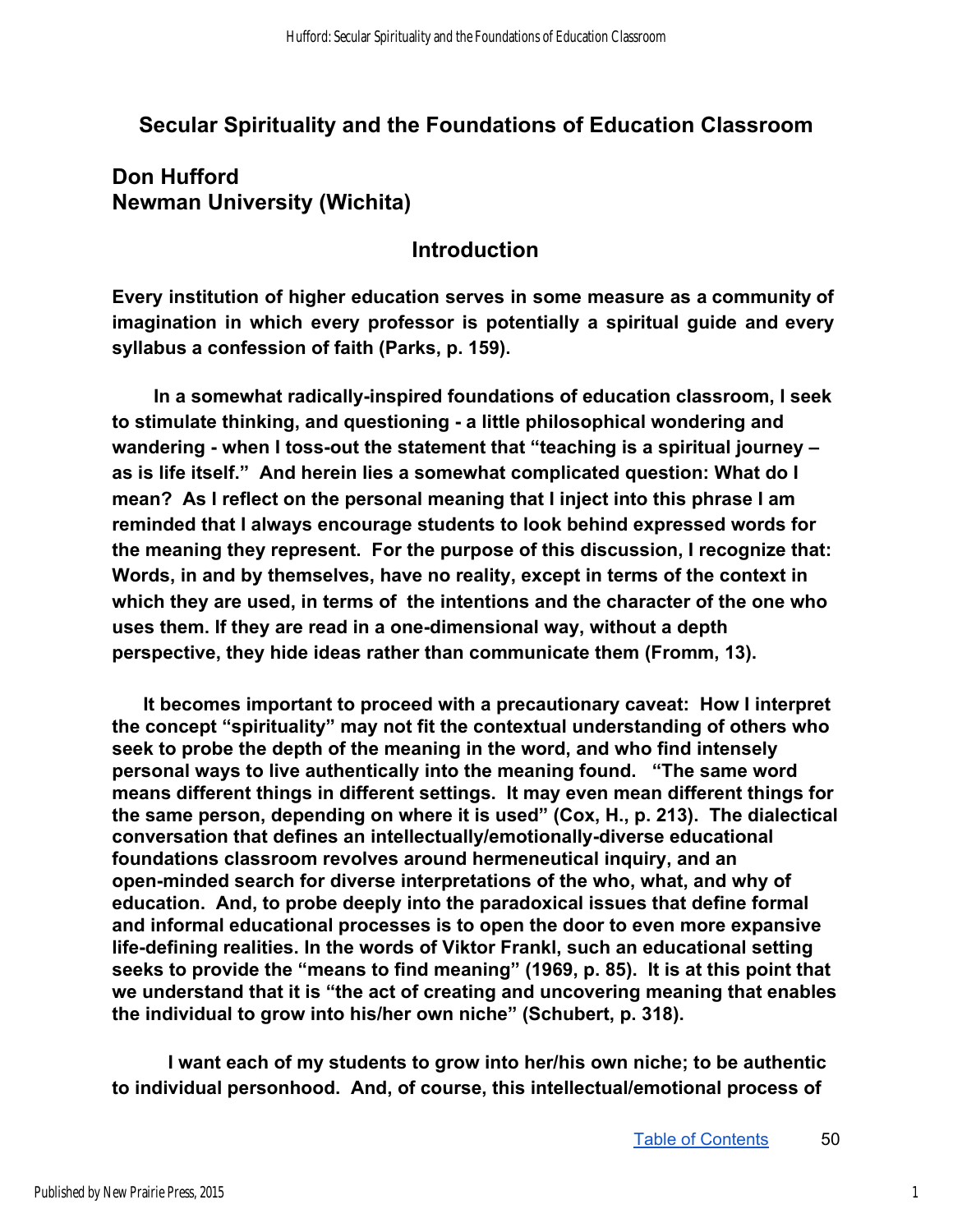**personal growth requires continually redefined answers to the question, "who am I, and who am I becoming?" There are, therefore, differing interpretations of the meaning of "spirituality," and how to incorporate this understanding into a personal search for answers to life's persistent questions. "Meaning is not 'in' words. Meaning is in people, and whatever meaning words have are assigned or**  ascribed to them by people" (Postman, 1969, p. 106).

**Most of my students ascribe meaning to "spirituality" based on a personal**  worldview; one often influenced by a gradually-learned and experienced sectarian **interpretation. They assign a theistic connotation to the concept, and this helps define their selfhood. "We are born with a seed of selfhood that contains the spiritual DNA of our uniqueness" (Palmer, p. 32). How this seed is cultivated, nourished, and brought into bloom if it does bloom influences an individual's personal lifechoices. It's possible that the seed may not bloom, and then an individual's selfhood is psychologically diminished. Therefore, one goal of education is to intellectually - and emotionally - stimulate the student's spiritual DNA. I have a responsibility to those whose bloom is from religiously fertilized roots, and also to those whose spirituality "does not have a religious connotation but refers to the specifically human dimension" (Frankl,1973, p. xi).** 

**In my foundations of education course I want to provide intellectual nourishment for the growth of a student's spirituality; whether it be rooted in the humanistically/secular or the theistically/sectarian. In either case it is a "spiritual identity we must strive for, come upon, acquire, enhance, and live by" (Heschel, p. 51). Not all students find a personal connection to a spirituality that is defined in theistic terms. This means I also have a responsibility to recognize the concept of a secular spirituality, and to infuse this concept into those classroom dialectical encounters that uncover and explore the many paradoxes to be found in the who, what, how, and why of formal education. This does not negate the richness, meaningfulness, and vitality of a sectarian/theistic spirituality. But, it opens a door to a more rigorous, openended philosophical exploration of the**  "spiritual self-affirmation" (Tillich, p. 46) that provides a centering focus for **individual student becoming. Philosophers haggle about what to call this core of our humanity, but I am no stickler for precision. Thomas Merton called it true self. Buddhists call it original nature or big self. Quakers call it the inner teacher or the inner light. Humanists call it identity and integrity. In popular parlance, people call it soul . . . (It is) an ontological identity, a core of selfhood (Palmer, 2004, p. 33, 35).**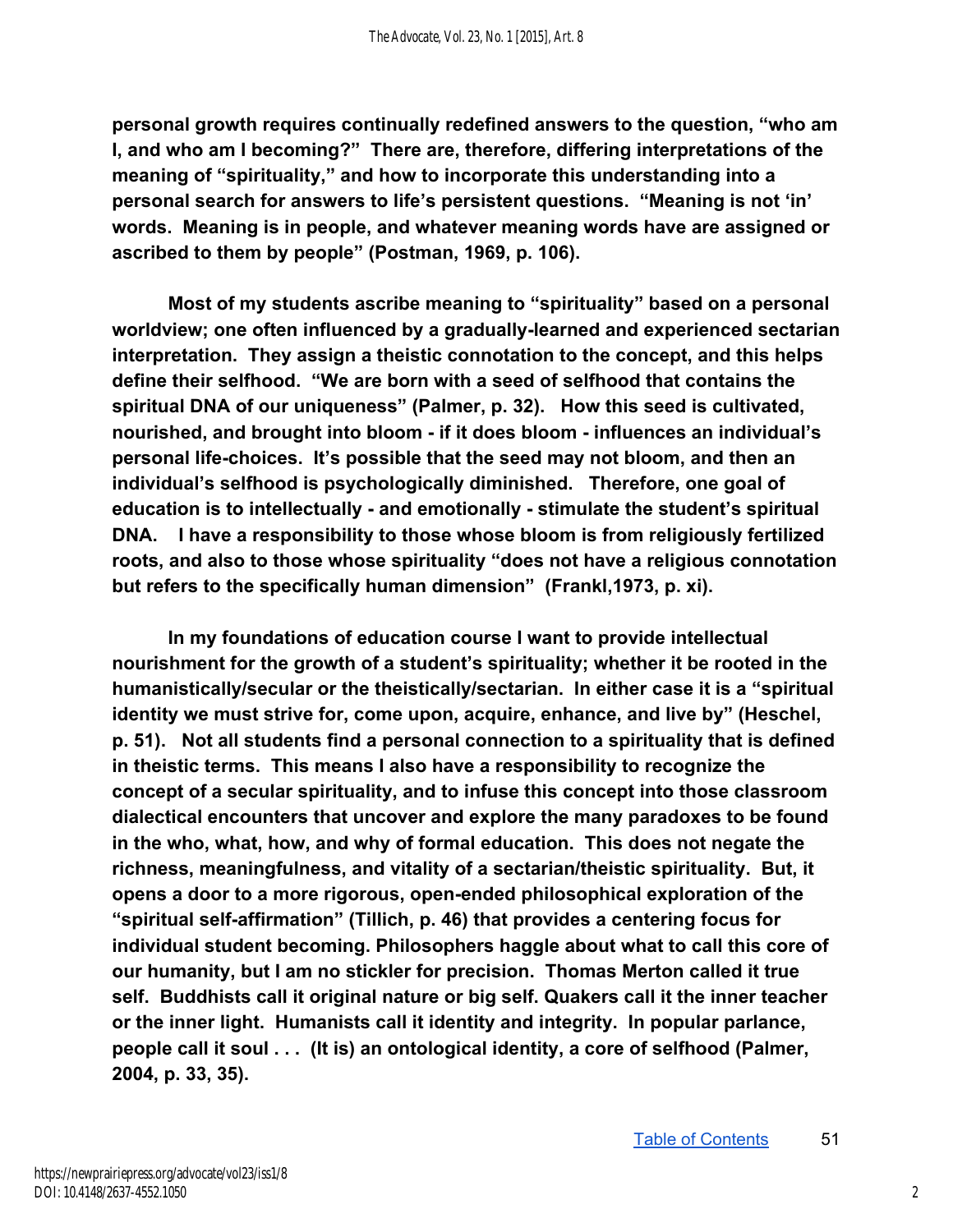**For the purpose of this discussion, I choose to identify this core of selfhood as one's personal "spirituality." I then widen the interpretation of this spiritual selfhood, and acknowledge it as being the " key to the meaning of life (which) is found deep within each of us" (Thurman, 1951, p. 93). This necessitates an intellectual wrestling with interpretations of "spirituality" that include both religious and secular understandings. And here, as we jostle with possibilities, we might find a definition of spiritually that is very similar to an 18th century New England intelligentsia's transcendental attempt to probe into life's challenging mysteries: "Transcendentalism . . . (is) the right to interpret the meaning of life, untrammeled by tradition and convention . . . (It is) spiritual in nature and remarkedly varied in practical implications" (Gura, p. 14).** 

## **The Intellectual Wrestling**

**Questions, doubts, confusions, and uncertainties are valuable experiences because facing them can lead us to develop intellectually, emotionally, and spiritually. (Gordon, p. 42)** 

**Spirituality is not usually a subject raised when educating future teachers for the world of educational reality. "Mainstream education appears reluctant to explore the mystical and spiritual side of life" (Nielsen, p. 7). There are many questions and confusions and contentious discussions about economics and education, technology and education, testing and education, educational standards, teacher qualifications, the politics of education; the list goes on. Perhaps, in the educational arena, there IS a place for an open-minded - even mildly contentious conversation regarding spirituality as a subject in these**  wide-ranging efforts to "reform" the public educational system. Contemporary **education (at least in the public sector) all too seldom provides opportunities for students, or teachers, to look beyond the behavioristic, instrumentalist, testable, mechanistic aspects of learning. But, education should also include a search for**  life's diverse meanings, for self-understanding, and for finding ways to enrich the **wholeness of the self. And this means uncovering and releasing an individual's unique spirituality.** 

**To quest for the secular/spiritual in an educational setting is an effort to seek ways to open the mind, warm the heart, and awaken the creative spirit of both teacher and student. Such a quest requires creativity, contemplation, and imagination; ways of personal becoming that expand beyond a follow-the-script,**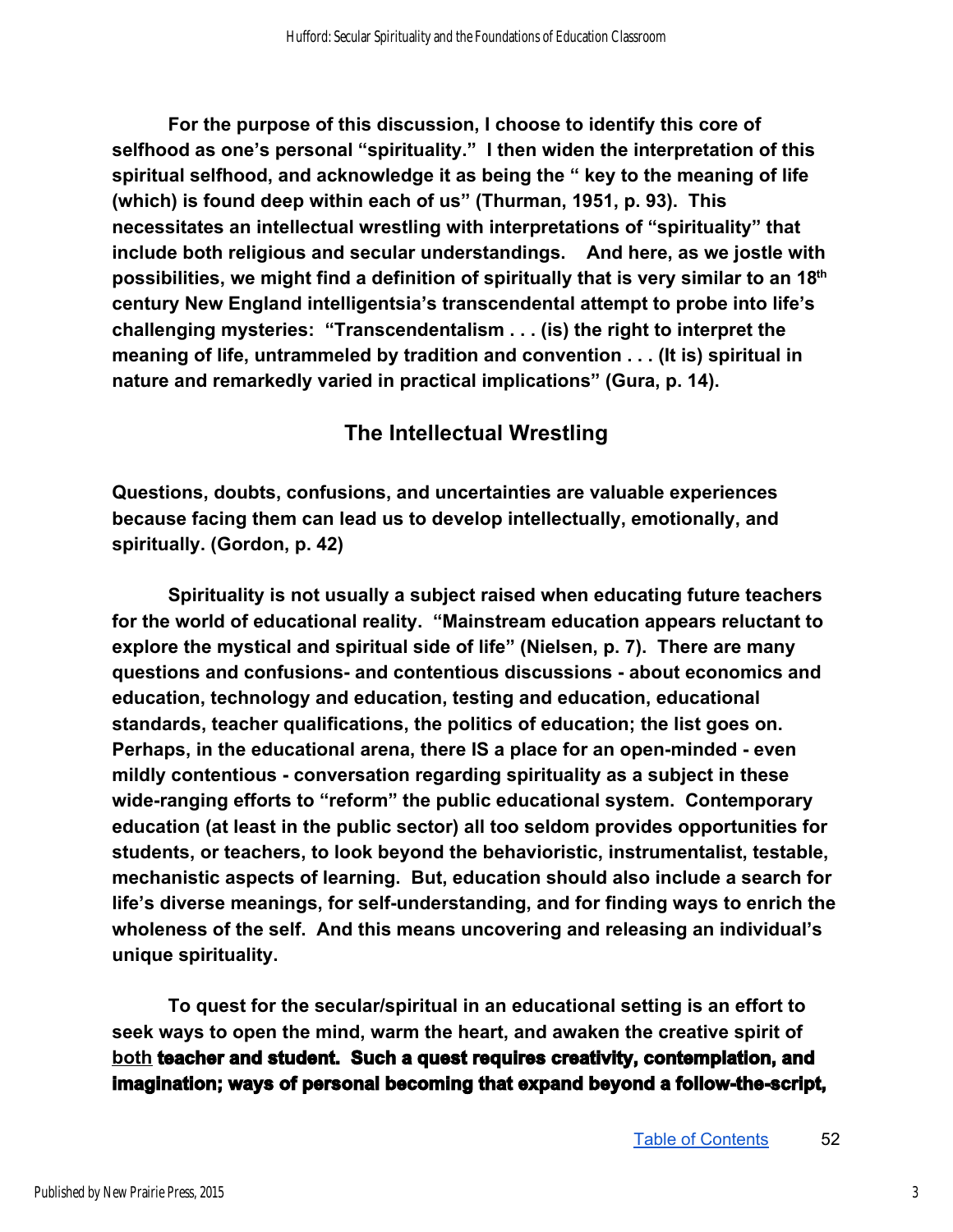teach-to-the-test educational expectation. A "spiritualized" educational **atmosphere as part of a learning community encourages all members of the community to explore life with more sensibility, more personal awareness, and with more sensitivity to the adventure that IS life. Such an atmosphere allows cultural, ethnic, and religious boundarycrossings, and facilitates a meeting of minds – and hearts. It encourages, and makes possible, an interconnectedness based on interrelationships. Here is where the paradoxes of life become the seedbed for intellectual and emotional growth. We need a balance between the rational and the intuitive, the intellectual and the imaginative, the linear and the strategic, and the literal and metaphorical in our lives. Students are encouraged to acknowledge this and to use their educational experiences to nurture all aspects of their humanity, to reconnect to the wellsprings of their beings and to the life force that animates them (Beattie, p. 36).** 

The animation of this "life force," - an educational/spiritual exploration **can take place within the confines of any academic discipline, but may have a special relevance to a foundations of education classroom. The future teacher needs to explore beyond "best practices' methodologies, and expand her/his vision to encompass a larger educational landscape. The adventure involved in such an intellectual journey opens the venturous searcher to an experience of**  "awe" – the sense of astonishment experienced when one open-mindedly **responds to the mystery as well as to the majesty of life. Awe is more than a description of a feeling: it is a direct experience . . . These moments of awe are windows into the universal balance and harmony that is the web of life . . . When we realize that everything we do and do not do has effects beyond our own lives, we begin to glimpse the wonder that is the web of life. These glimpses put into proportion the incidents that impact our lives, as individuals and**  communities (Collister, p. 41-42).

**Margaret Metzger (2001) has coined a phrase that may well connect to this sense of wonder, this philosophical "aweism." She metaphorically writes of asking the big questions of life as involving a process of "calling in the cosmos" (p. 23.) In the foundations of education classroom to which I refer, we call in the cosmos. We ask the big questions of life, about the wonder that is the web of life, because the teacher's "task is to keep alive the sacred spark of wonder and to fan the flame that already glows" (Dewey, p.34). In relating this thought to spirituality I find cause to reflect upon words in a song from the musical, The Children of Eden (music and lyrics by Stephen Schwartz). Here one finds a poetic metaphor to help us explore the meaning of "spirituality." The spark of creation**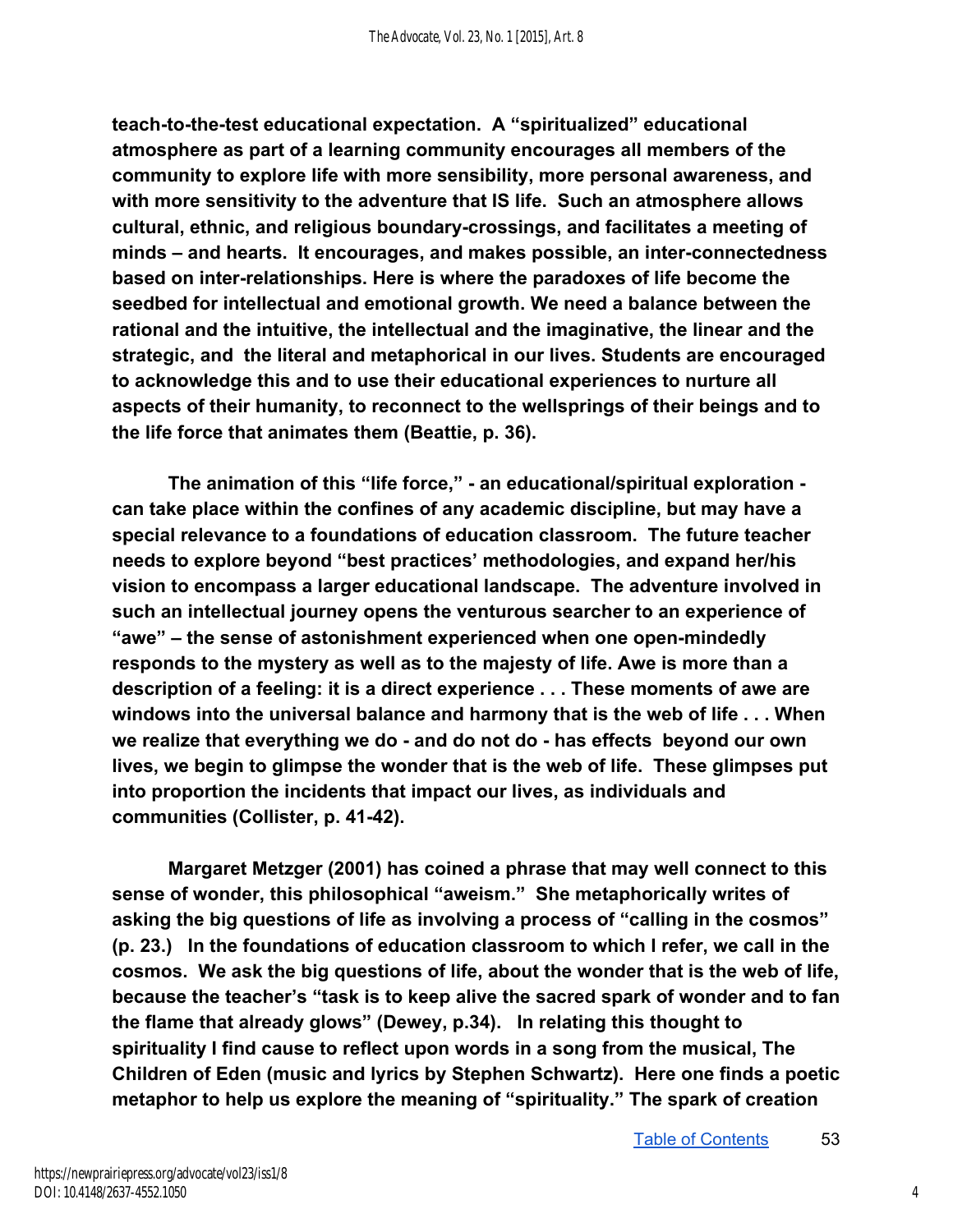**burning bright within me. The spark of creation won't let me rest, until I discover, or build or uncover, a thing that I call my celebration of the spark of creation.**  It is this this bright-burning spark within the individual - an Augustinian eternal **discontent that activates personal creativity. By way of this metaphorical spark, "we possess in ourselves the Illuminating Intellect, a spiritual sun ceaselessly radiating . . . whose light causes all our ideas to arise in us" (Maritain, p. 128).** 

**Jacques Maritain writes from a personal theistic/religious perspective, but we may also interpret the "spiritual sun" in terms of a secular spirituality. What is essentially meaningful about man is that he is a spiritual creature . . . By 'spiritual' I do not mean 'religious' in any formal sense, but simply progress in goodness. And by goodness I mean the ability to love, and the ability to experience and to respond with deepening sensitivity to the world I which one**  lives. Not with an echo, but with a voice of one's own (Montagu, p. 99-100).

**To express goodness and love, and speak with a voice of one's own, the speaker must seek an honest answer to the probing question, "who am I, and who am I becoming?" – and then be authentic to the answer. It may well be that personal authenticity is integral to one's spirituality – sectarian or secular.**  Authentic personhood - as an aspect of one's spiritual nature - is achieved only when we resist closed-minded conformity to socially imposed expectations and **"widen our acquaintance with the mysteries of the self and free ourselves from parochial assumptions and traditional mental habits and taboos" (Wilder, p. 16).** 

**We may never solve all of the mysteries of the self, but an exploration into "the unfathomable mysteries of being" (Cox, G. , p.72) is a spiritual exercise that stimulates a person's continuous becoming. A foundation of education classroom may function as a creative space in which this exercise may take place. Here is where the philosophical issues regarding education may be explored in an atmosphere of openminded questioning that encourages diverse**  ways of thinking, feeling - and being. "If we teachers are to develop a humane **and liberating pedagogy we must feel ourselves engaged in a dialectical relation" (Greene, p. 52).** It is the dialectically-empowered classroom that encourages a knowledge-based curriculum to interface with a spiritually-infused learning **atmosphere. It is here, to reinterpret a musical term, that a powerful "fugue" a continuing interweaving of ideas and emotions enlivens the classroom and reenergizes a communal search for clearer understandings of the complex realities of Life.**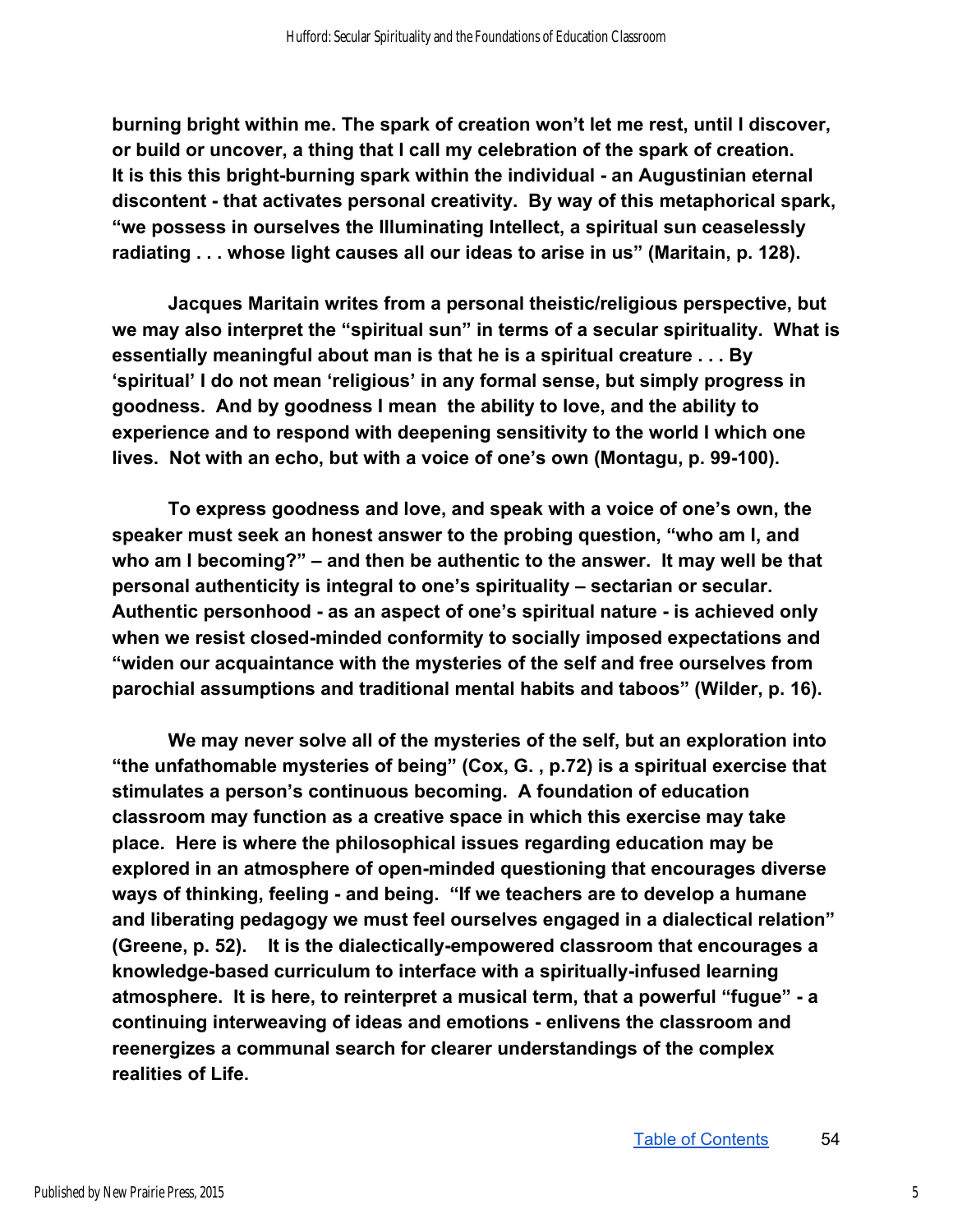## **Authenticity and the Inner Voice**

**The longest journey is the journey inward of him who has started upon his quest**  for the source of his being. (Hammarskyjold, p. 58).

**I** begin a semester's quest for answers to educational - and life - questions **that often have conflicting, diverse answers, by making use of a Shakespearian reference from Macbeth: "To thy own self be true." And, this admonition to seek and express personal authenticity relates to individual spirituality as an aspect of one's reality, one's wholeness. The heart of learning is revealed within each of us; rooted in spirit . . . Spiritual identity arises as an expression, not from indoctrination; it arises out of our unique, particular mingling of awareness, experience, and expression . . . Education can serve as the core of a lifelong journey toward wholeness, rather than merely an accumulation of facts, figures, and skills (Glazer, p. 2-3).** 

**This spirit within each person, one's spiritual DNA, is "that (which) lies within each of us, waiting to be heard . . . this inner voice" (Chickering, p. 205). It is this spirit, this inner voice, that may be defined as personal spirituality. And, it is this spirituality that is given birth in a classroom that seeks the "inner teacher, whose guidance is more reliable than anything we can get in a doctrine, ideology, collective belief system, institution, or leader" (Palmer, p. 25). It is this**  existential, authentic, ontological identity - the inner self - that is an expression of secular spirituality. This non-ecclesiastical spirituality "is one's capacity to tap **one's deeper levels of insight, sensitivity, and awareness" (May, 1981, p. 161).** 

**Howard Thurman (my former professor at Boston University) taught and wrote from the perspective of a theistic worldview; but his understanding of the human condition allows one to think in the power of paradox, and to reframe some of his words of wisdom into a secular vocabulary. Speaking of the "inwardness" which is part of one's personal authenticity, he reminds us: As a person, each of us lives a private life; there is a world within where for us the great issues of our lives are determined. It is here that at long last the "yea" and "nay" of our living is defined, declared (Thurman, 1972, p. 19).**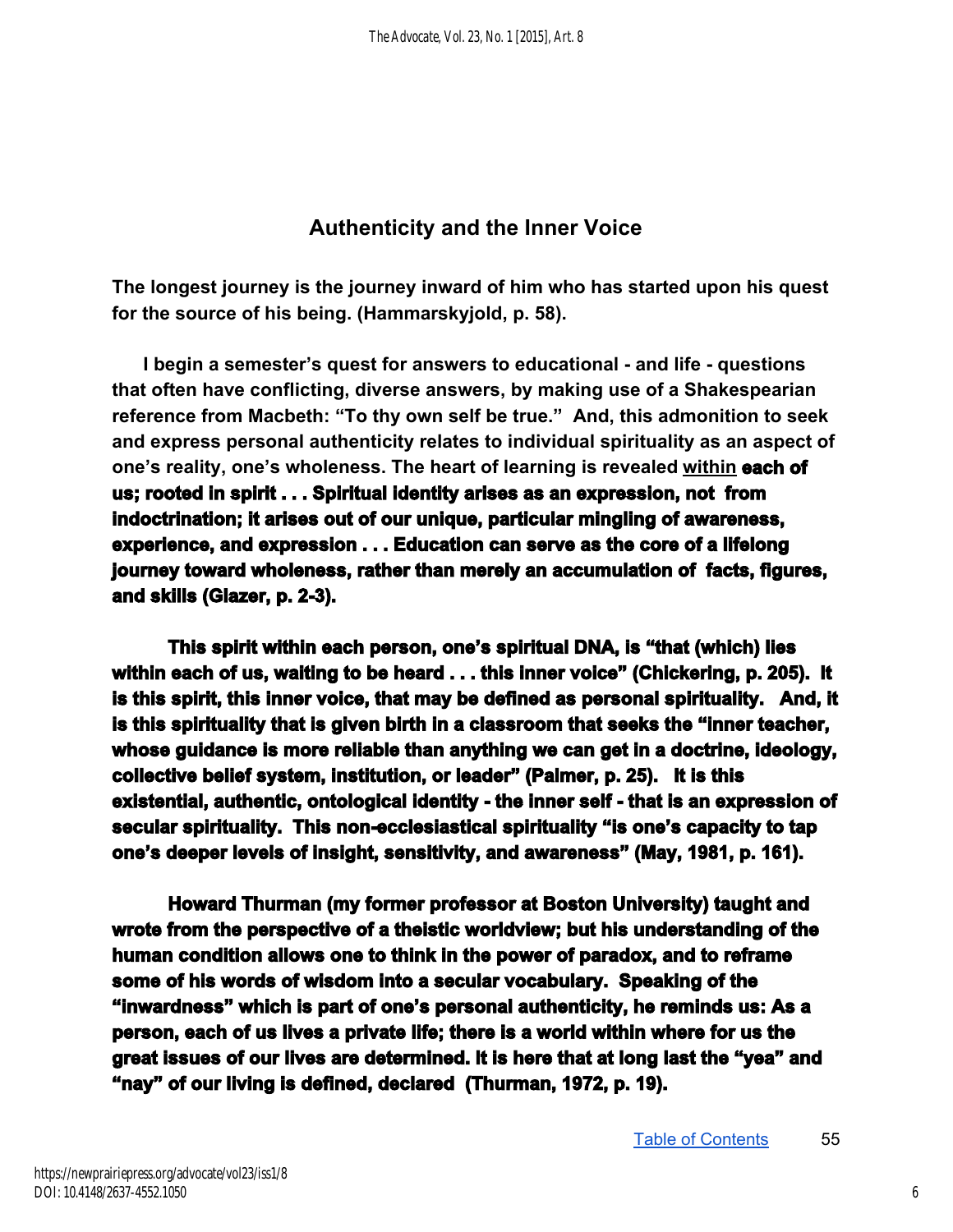**It is this innerworld that houses our spirituality, and provides the launching pad for those various ways in which we engage the complex realities of life. It is here that one wrestles with, and formulates, decisions regarding life's big issues. "We have an interior life . . . and without it we are shells, we are nothing" (Dove, p. 125). One cannot be authentic without listening to the**  inner-voice, the spiritual ingredient that is part of the recipe that creates who we **are. It is this mental attentiveness that intensifies an awareness of personal possibilities; that awakens us to a more vivid consciousness of what otherwise lies dormant within. And: "Man's waking consciousness is the beginning of his spiritual response" (Meland, p. 125); an intensified search for life's sometimes hidden meanings.** 

**And this is why I see my foundations of education classroom as a place of personal meaning-making. Every student is on a journey. I am on a journey. We are on a journey together. We are on a quest – an expedition of togetherness. "Viewing teaching as a spiritual journey can shift the focus from the teacher as the center of pedagogy to elements of learning shared by both the teacher and students" (Michalec, p. 13). And so, I begin a semester's sixteenweek communaljourney with the stipulation that each of us is a colearner and a coteacher. We share the responsibility to probe into the diverse, controversial, and changing meanings of education in a democratic society. We apply these meanings to the broader issues of life. And, we connect the big questions about life to education. We deal with paradoxes, conundrums, ambiguities; and with questions that have no definitive answers. In so doing, we share the responsibility to be authentic to who we are, to be true to the innerself; to an innate spirituality. The more I divulge my inner sense of truth, the more my students see me as a genuine person. And the more they see the virtue of being true to self, the more willing my students are to divulge their view of truth . . .The making of meaning becomes communal rather than insular . . . When I am true to the spiritual dimensions of teaching, I grow interpersonally be responding honestly to the ethical and pedagogical dilemmas my students present (Michalec, p. 10).** 

**It is the intertwining of teacher and student existential authenticity that makes possible a communal learning environment.** 

**Spirituality as "Heart Work"That's what my mind says to me. I wish someone would explain it to my heart. (M'Lynn, in the the play and film, Steel Magnolias)**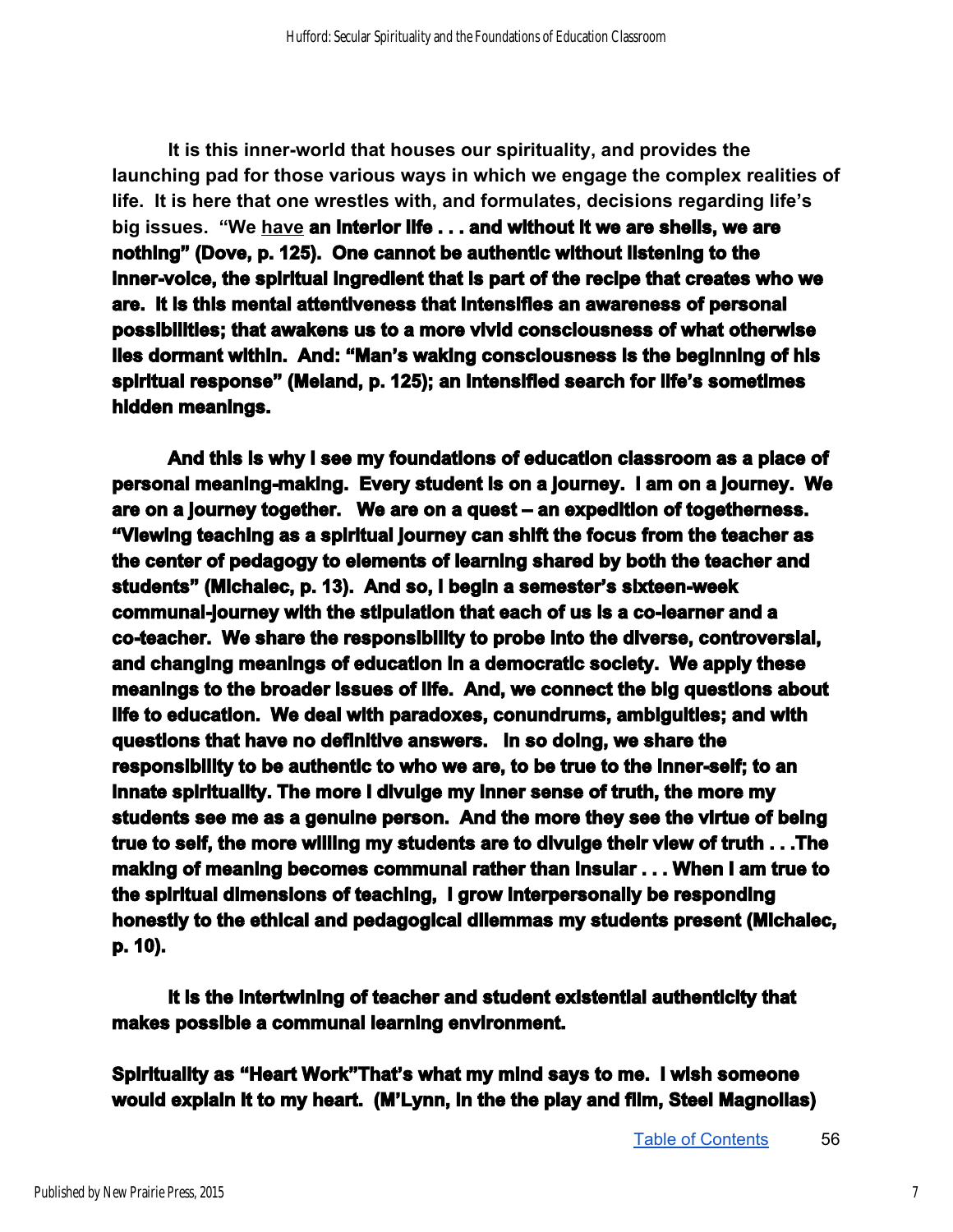**In the classroom under discussion, the Shakespearian thought about authentic personhood is followed by a reminder that: Reflective thinking and rational thought have vital role to play, but this leaves room for passion and emotion. The intensity of living is thus enriched by the heart as well as the mind (Kurtz, p. 9).** 

**As a pedagogical device, the heart is used as a metaphor; it stands for love, emotion, feeling, sensitivity, passion, compassion, awe, sensibility, courage, forgiveness; all ingredients in a definition of secular spirituality. Metaphorically, the heart can be pierced or broken. It can be saddened. It can beat with passion. In the world of education, the heart as a metaphor for spirituality is significant. As we search for intellectual excellence, competitive academic success, and high test scores (head work), it is all too easy to neglect "heart work" in the classroom, and in the larger community and society. "The real spiritual task for individuals as well as cultures they live in becomes the need to establish a balance of these two forces" (Brockelman, p. 123).** 

**Teachers need to balance head and heart, thinking and feeling, rationality and emotion, order and creative chaos, prescriptive standards and caring, the tangible and the intangible, factual knowledge and interpretive understanding, inflexible expectations and forgiveness, love of knowledge and love of student. It is this "inner equilibrium" (Frankl, 1978, p. 80) that provides a stabilizing symmetry for the human psyche. An imbalance in the direction of either head or heart disturbs our teaching, and learning, equilibrium. Our technologically obsessed culture has, it can be argued, tipped the balance toward the head – toward the measurable, the quantifiable, the empirically testable. This is often at the expense of an aspect of spirituality, the heart's yearning to feel, to care, to love, to emotionally connect with others. In our own time, when education in the institutional and sociological sense has become little more than an instrument to serve the status quo, when the emphasis on technology has smothered our inner being . . . we are in need of . . . that more intangible sense of the value of being (Abbs, p. 22).** 

It is this sense of being - a spiritual perspective - that allows the individual **to experience a relationship to the mysterious intangibles that lie outside of the materialist world of facts¸ figures, and observed realities. Spirituality is the attitude, and practice, of suspending our imagined reality in order to stand in**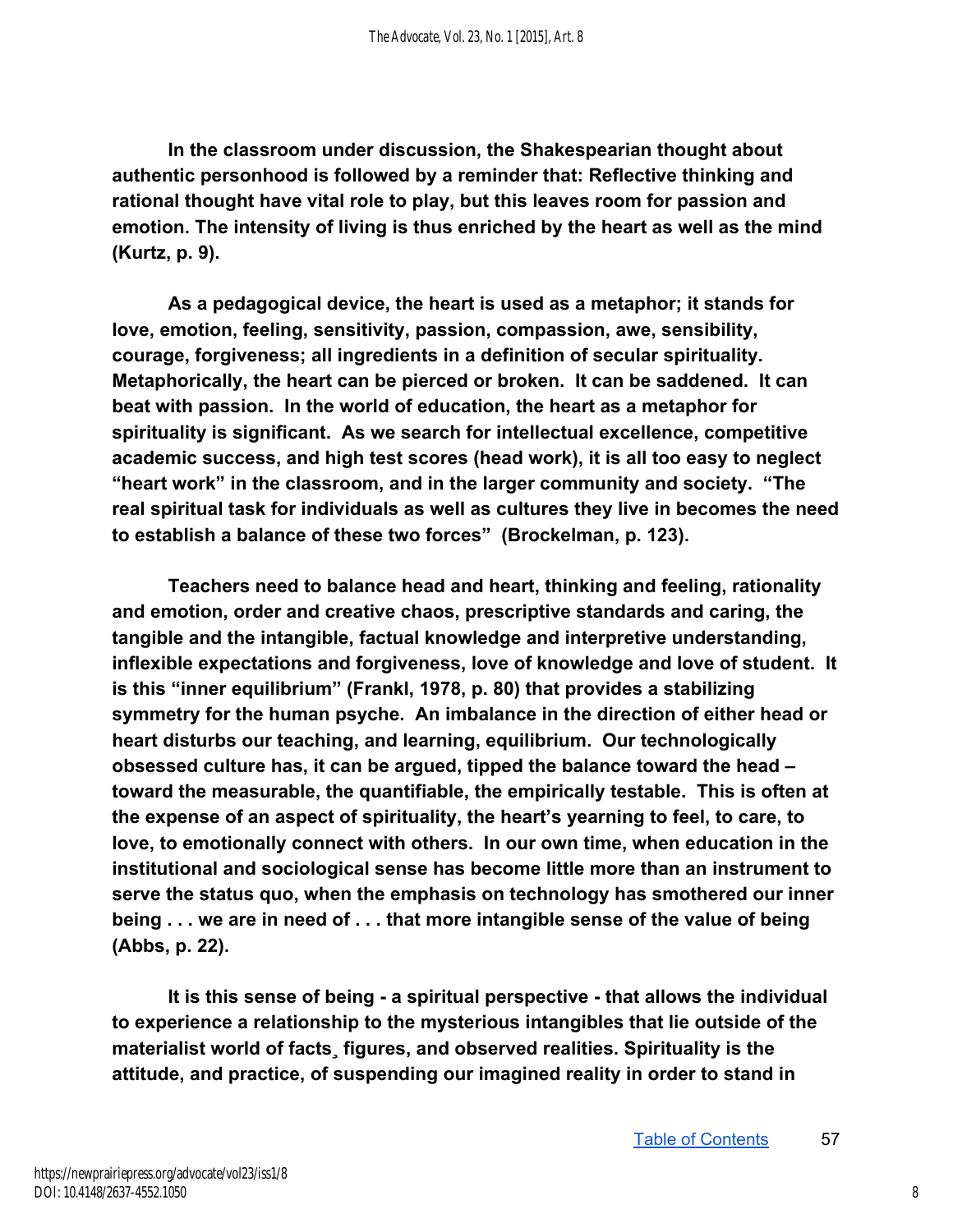**wonder and awe at that which unfolds and emerges beyond our conceptual grasp (Miller. P. 7).** 

**And, this perspective may be expressive of a religious OR a secular line of vision. Perhaps, after all, education at its foundational base is primarily a spiritual task. The task is to establish a balance between head and heart, between intellect and emotion, between knowledge of our place in the universe and our ability to "feel" the interconnectedness of all that is; to be spiritually alive. "By spiritual I mean the diverse ways we answer the heart's longing to be connected with the largeness of life – a longing that animates love and work,**  especially the work called teaching" (Palmer, 1997, p. 16).

**Those who viewed the film, StarTrek: The Next Generation, will remember Data, the robot. Data recognizes that something is missing in his logical**  calculations. Data wants to feel. Data can write - even poetry - with technical **efficiency; but the passion is not there. That which is spiritual in nature**  emotion, devotion, compassion, love, meaning - are missing. Data is a robotic **metaphor for our technologically sophisticated and data obsessed society. This infatuation with the quantifiable seeps relentlessly into our teacher education programs. A foundations of education classroom can provide a counterbalance to an overreliance on an academic positivism, by facilitating classroom dialectics in which the spirituality of the heart is allowed to connect with the rationalism of the head. Definitions of spirituality and authenticity imply these domains interact with other vectors of human development: integrity, identity, autonomy and interdependence, meaning and purpose. . . We believe the path . . . to strengthened authenticity and spirituality lies in sharing views, exposing our assumptions and preconceptions, and risking the vulnerability entailed (Chickering, p. 9 & 11).** 

**With this heartinfused definition of spirituality in mind, my students are reminded in a course syllabus that dialectical conversation, critical questioning, and challenging intellectual engagements will constitute the academic atmosphere of the classroom. The reinterpretation and repositioning of knowledge will take precedence over direct knowledge transmission. Instructor and students will be partners in sometimes risky intellectual explorations – even minor emotional explosions. Knowledge, ideas, insights, understandings, and interpretations as well as challenging questions, personal concerns, and** emotions - will be shared in a climate of mutual inquiry and reciprocal trust.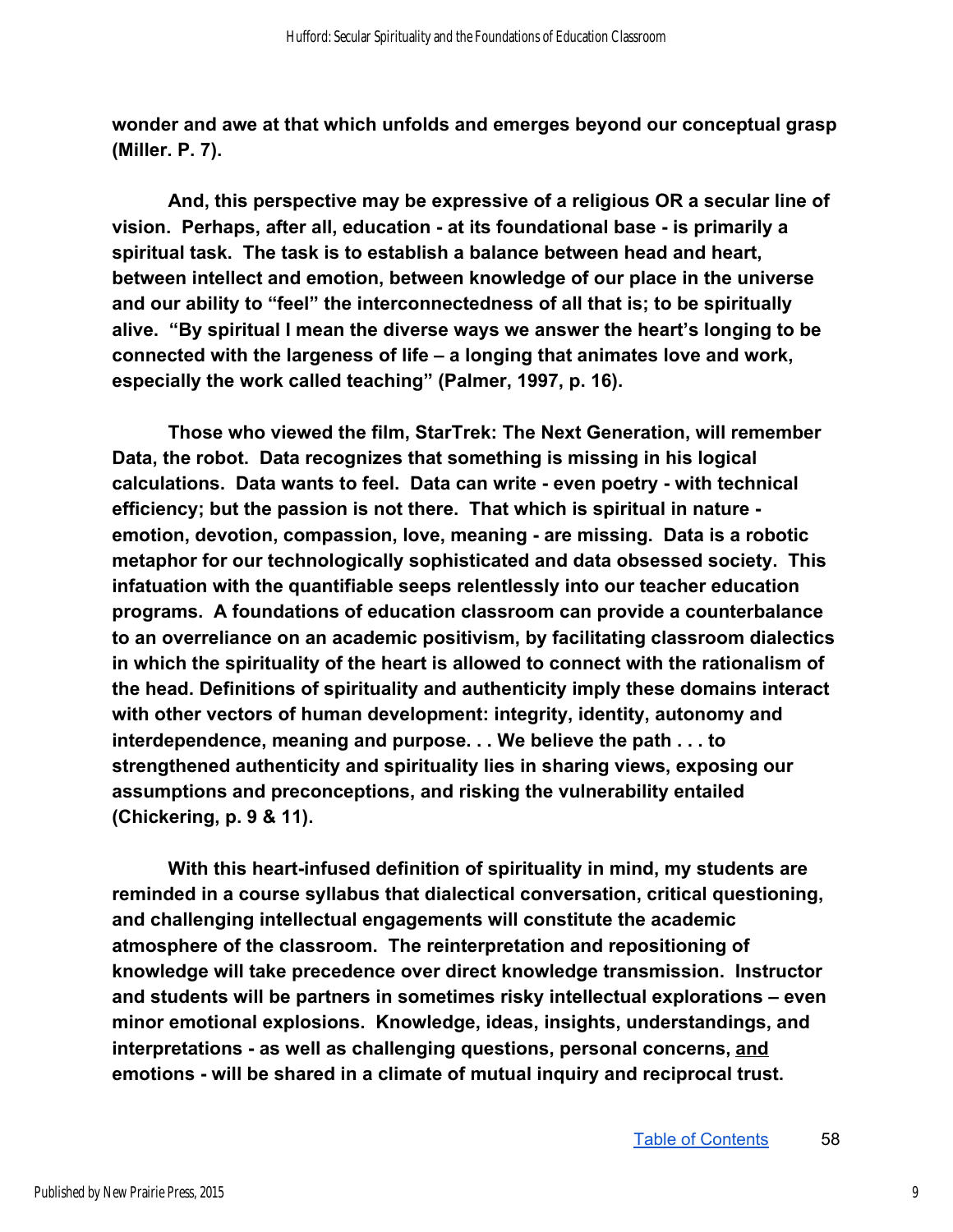**The above implies the creation of an academic kulanu. This Hebrew word, borrowed from the Jewish tradition and repositioned in a seculareducation context, means "all of us." It defines a special kind of connected, sharing fellowship or community. The struggle to achieve an academic kulanu requires accepting a communal responsibility to encourage and embrace the**  contributions, spiritually-defined personhood, ways of knowing, and lived-reality of each individual in the classroom. To engage in a spirituality-tinged search for **a classroom kulanu is to experience the emotional highs and lows of an educational adventure. It is an adventure surrounded by uncertainty; by the lack of rigidly predetermined outcomes. It is the continued possibility of meeting the unexpected, of risk taking, and the reality of new insights and changed directions.** 

**Here is a classroom that seeks to connect head and heart, and to develop an intensified awareness of both the "self" and the "other." There is a stress on the existentialist concept of personal becoming a transcendent quality that evokes the creative spirit which is manifested in each person's inner being. "Being is the center in which exist the possibilities that, when unfolded, reveal the essence of the person, both as a member of the species and as an individual" (Salk, p. 107). It is this personal essence, intensified by the realities of existential existence, that may be defined as the "spirituality (which) animates our minds and bodies, giving meaning and purpose to thought, word and action" (Kazanjdian, p. 3).** 

#### **Concluding Reflections**

**Teachers teach spirituality by the way they talk to the students and treat them; by the way they move through their classroom environment and how they care for it. (Thayer-Bacon, p. 36).** 

**A question has been raised: What is secular spirituality? This presupposes another question: Has the question been answered? In considering the second question, it is well to give thought to the reality that: "It is a form of stupidity to accept without reflection someone else's definition of a word, a problem, or a situation . . . Definitions are hypotheses and imbedded in each is a particular philosophical, or political, or epistemological point of view" (Postman, 1988, p. 25). It must be admitted that this writing flows from a particular, personal philosophical perspective. It is a way of thinking that gives**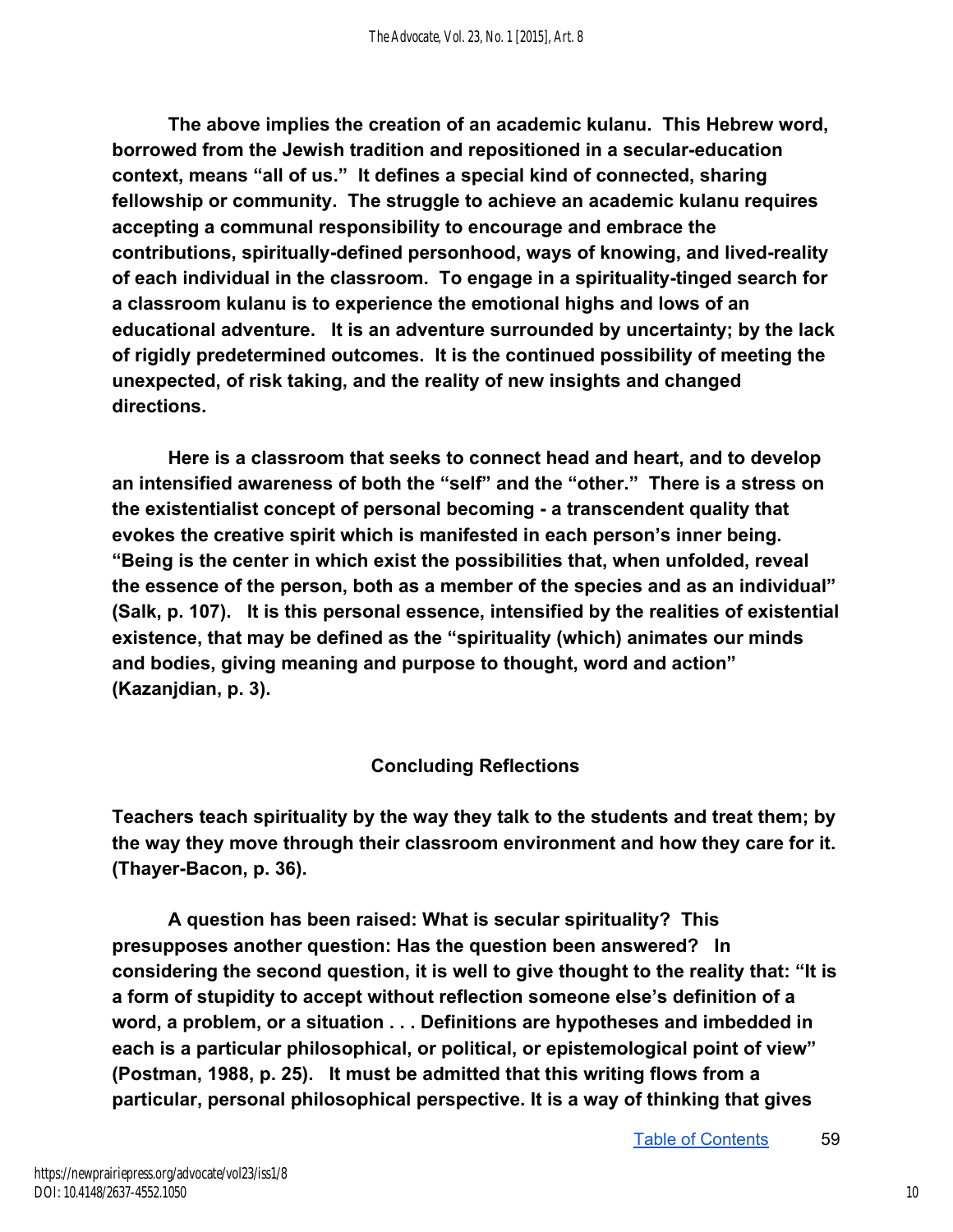**credence to a belief that the word "spirituality" is like life itself; it has paradoxical interpretations. One's concept of spirituality can be based on a sectarian or a secular interpretation. Or, one can hold the two interpretations in a creative tension that adds a new dimension to both poles of thought. In certain**  circumstances, truth is found not by splitting the world into either-ors but by embracing it as both-and. In certain circumstances truth is a paradoxical joining **of apparent opposites, and if we want to know that truth, we must learn to embrace those opposites as one (Palmer, 1998, p. 63).** 

**There are, of course, various theistic interpretations of spirituality. Paradoxically, there are also secular interpretations, as have been expressed in this writing. "Humans are primarily spiritual beings whose humanness is routed in a spiritual dimension . . . spirituality taken not in its theological context but as an expression of what makes us human" (Bulka, p. 35). In many ways, both interpretations - the theological and the secular - are embraced in my foundations classroom. Differing worldviews are encouraged to stir the simmering cauldron of intellectual inquiry. This allows a mosaic of personal authenticities to engage in both/and inquiries into the big questions of life; questions which are often woven into meaningful philosophical discussions about the who, what, and why of formal education.** 

**Teaching IS a journey; one impacted by the unfolding spirituality of both**  teacher and student -- those who are partners on a quest for more nuanced **understandings of self, others, and the interconnectedness of all that is. "Spirituality is an ambiguous, controversial, and elusive term. . . a term to describe the wholeness of life and the unity of all natural phenomena" (Purple, p. 47). Spirituality is a form of energy, too often untapped, that allows the individual to liberate her/himself from the restrictive bounds of biological and environmental determinism. However defined, it is this energy that I want my students to access as they negotiate a journey of personal becoming. It is a source of personal power that must be searched for. It becomes an educational desideratum: "Dig within. There lies the wellspring of good. Ever dig and it will flow" (Montaigne).** 

**As I reflect upon this source of power this inner energy I am reminded of the Chinese concept of chi. Chi is "a life force which cannot be explained in terms of physics or chemistry" (Smith, p. 200). It is a human possibility that can't be measured, or quantified – or even defined in absolute, certain terms. It is the power of personal spirituality; an inner creative spirit that when activated**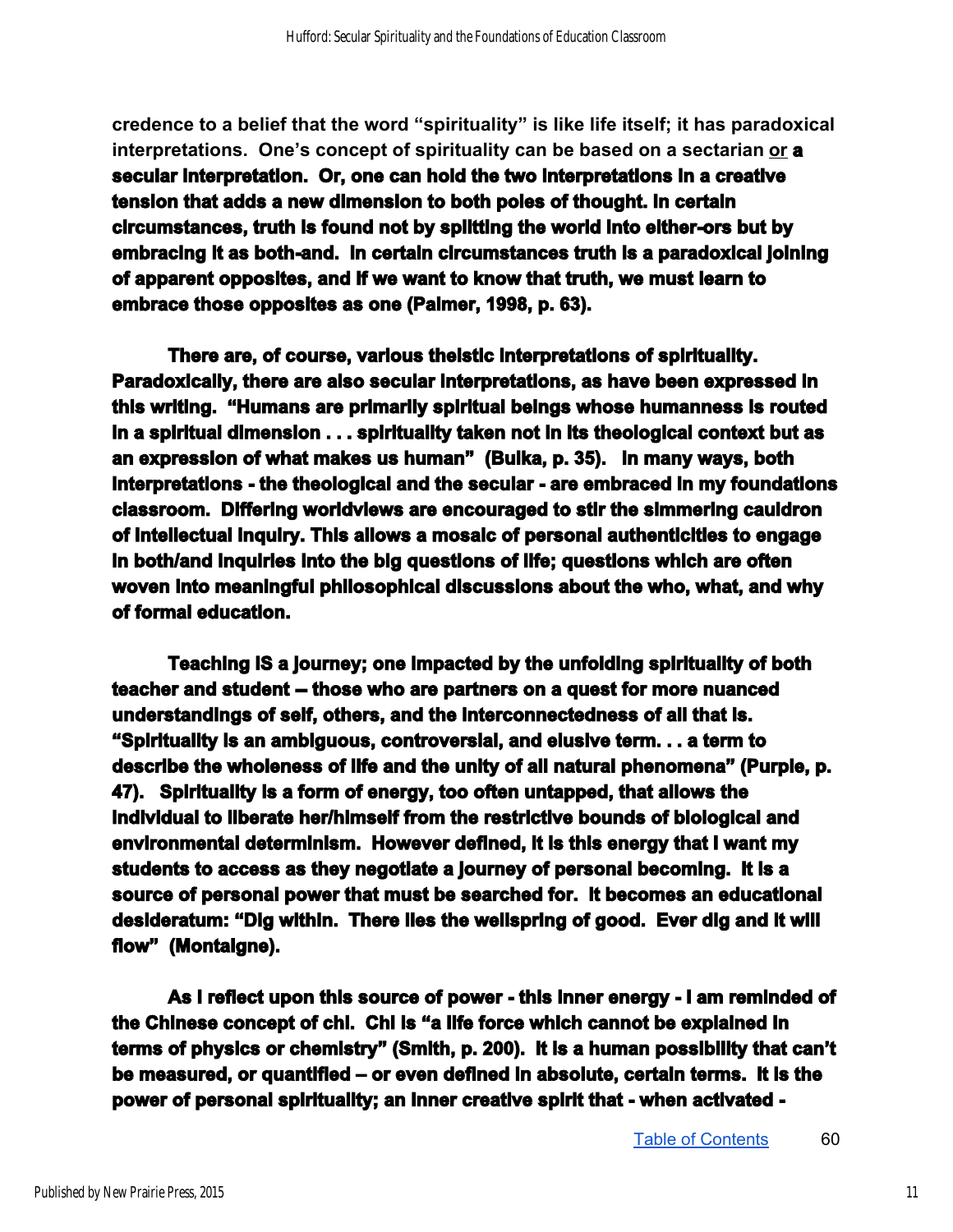**allows one to transcend social, cultural, ethnic, political, and economic boundaries; to climb outside of the box of conditioned conformity. It is like a magical, metaphorical growth hormone that intensifies the power to BE; that awakens the qualities of the human spirit – such as openness, empathy, compassion, tolerance, and forgiveness. It stimulates the personal courage that**  allows the individual to open-mindedly explore unknown intellectual and **emotional territories. That is why my teaching responsibility involves encouraging the expression of divergent spiritualities in a communal exploration of the who, what, how, and why of formal education – and of Life.** 

#### **References**

**Abbs, P. (1994). The educational imperative: A defense of Socratic and aesthetic learning. London: the Falmer Press.** 

Beattie, M. (2009). A narrative, arts-based pedagogy. The Quest for Meaning. **Boston: Sense Publishers.** 

**Brockelman, P. (1999). Cosmology and creation. Oxford: Oxford University**  Press.

**Bulka, R,P. (1979). The quest for ultimate meaning. New York: Philosophical Library.** 

**Chickering, A., J. Dalton, and L. Stamm. (2006.) Encouraging authenticity and**  spirituality in higher education. San Francisco: Jossey-Bass.

**Collister, R. (Spring, 2006) Aspects of a spiritual life. Encounter: Education for Meaning and Social Justice.** 

**Cox, G. (2011). How to be an existentialist. New York: Continental International Publishing.** 

**Cox, H. (1990). The secular city, 25th edition. New York: Collier books.** 

**Dewey, J. (1997). How we think. Mineola, NY: Dover Publications, Inc.**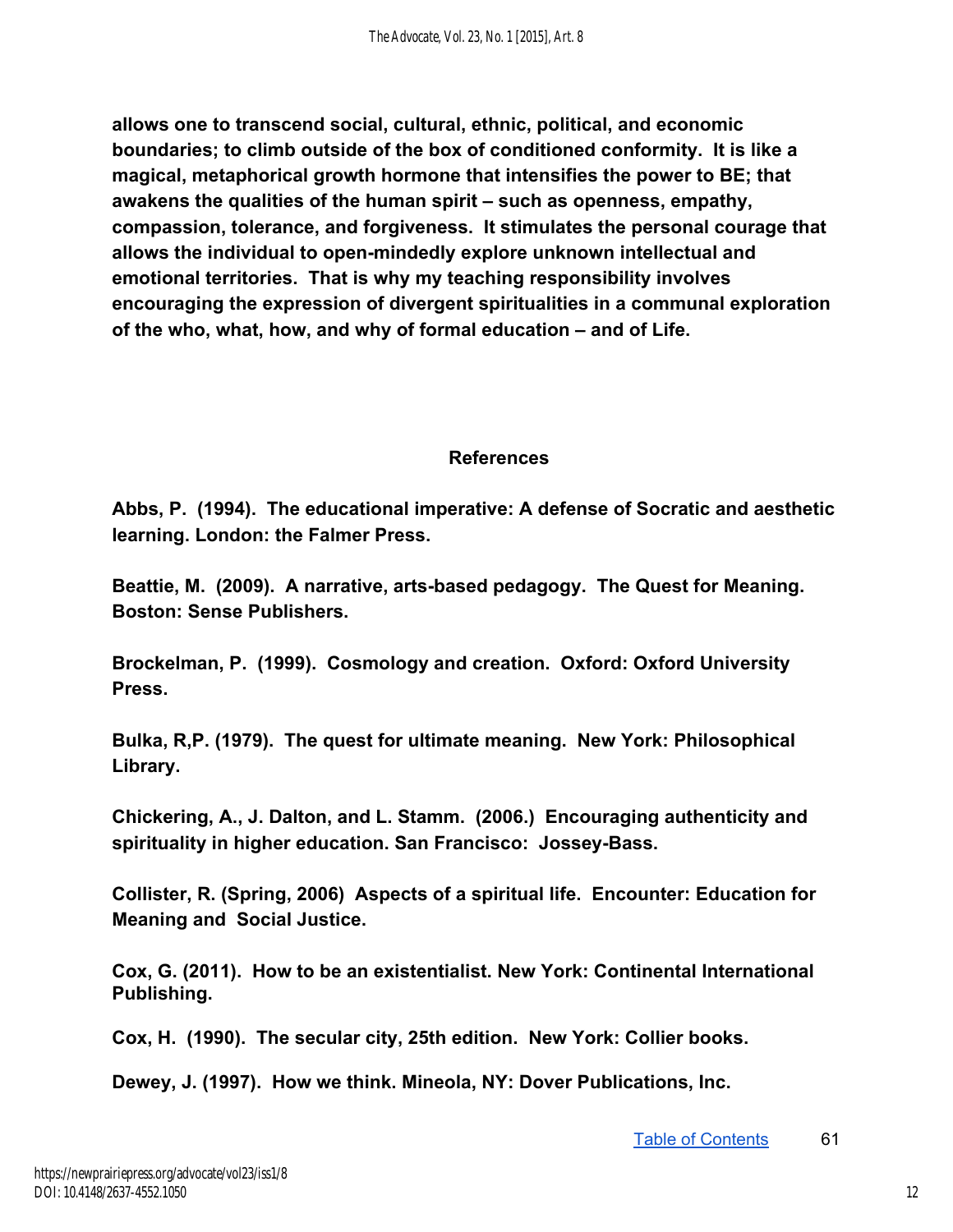**Dove, R. (1995). The language of life. Bill Moyers, ed. New York: Doubleday.** 

**Frankl, V. (1969). The will to meaning. New York: The World Publishing Company.** 

**Frankl, V. (1973). The doctor and the soul. New York: Vintage Books.** 

**Frankl, V. (1978). The unheard cry for meaning. New York: Simon & Schuster, Inc.** 

**Fromm, E. (1993). The art of being. London: Constable.** 

**Glazer, S. (1999). The heart of learning: Spirituality in education. NY: Penguin Putnam, Inc.** 

**Gordon, M. (Vol. 57, No. 1, 2007). Reading the Questions, Educational Theory.** 

Greene, M. (2000). Releasing the imagination. San Francisco, CA: Jossey-Bass.

**Gura, P. (2007). American transcendentalism. New York: Hill and Wang.** 

**Hammarskyjold, D. (1954). Markings. New York: Alfred A. Knopf.** 

**Heschel, A. (1978). Who is man? Stanford, CA: Stanford University Press.** 

**Kazanjdian, V. (April, 2001). Education as transformation. SGI Quarterly.** 

**Kurtz, P. (August/September, 2008). The ethics of secularism. Free Inquiry.** 

**Maritain, J. (1953). Creative intuition in art and poetry. New York: Pantheon.** 

**May, R. (1981). Man's search for himself. New York: W.W. Norton & Company.** 

**May, R. (1979). Psychology and the human dilemma. New York: W.W. Norton & Company/** 

**Meland, B. (1953). Higher education and the human spirit. Chicago: the University of Chicago Press.** 

**Metzger, M. (2001). Calling in the cosmos. Readings in Education: Kaleidoscope. K. Ryan and J. Cooper, Eds. Boston: Houghton Mifflin Company.** 

**Michalec, P. (Winter, 2002). A calling to teach: Faith and the spiritual dimensions of teaching. Encounter: Education for Meaning and Social Justice.**